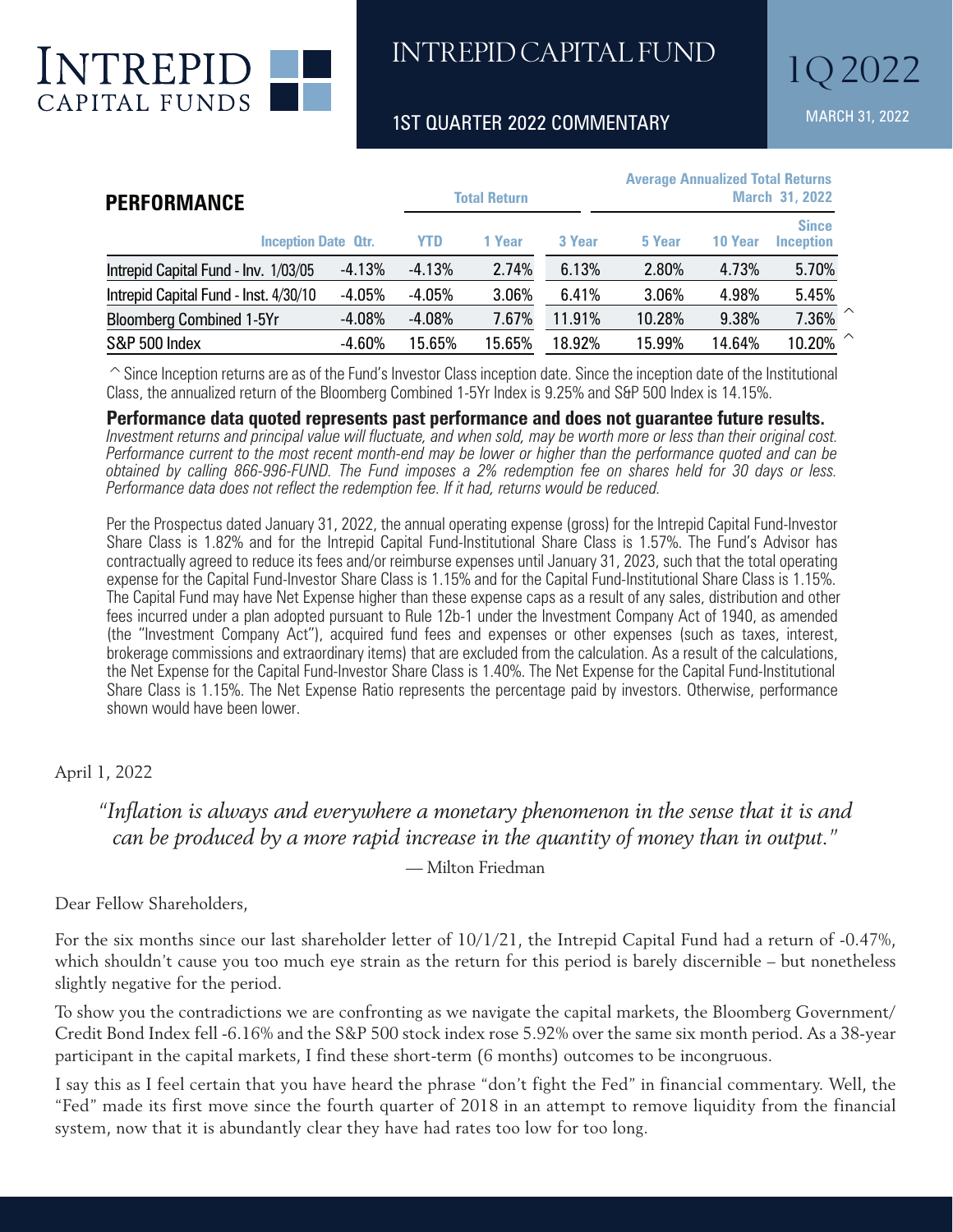

## INTREPID CAPITAL FUND

1ST QUARTER 2022 COMMENTARY MARCH 31, 2022

As the Intrepid Capital Fund invests across a broad array of both stocks and bonds, it should not be too surprising that the performance of the Fund is between that of both stock and bond indexes. With the current run rate of inflation north of 7% along with the Federal Reserve Board of Governors broadcasting a 50 basis points increase at their May meeting, the math is not looking good for what I generally call "long duration" investors, whether they are in the stock or bond market.

Duration is simply the weighted average of expected cash flows from an investment by year. This is most commonly applied to the bond market as a way to assess interest rate risk. The general assumption is a 1% rise in interest rates multiplied by a security's duration equals the amount of expected capital loss.

**Top Ten Holdings (% OF NET ASSETS)** Berkshire Hathaway - Class B 5.4% Alphabet Inc - Class A 4.0% Verano Holdings, 05/20/2023, 9.750% 4.0% Dollar General Corp. 3.8% WNS Holdings Ltd. 3.5% FRP Holdings Inc. 3.4% Great Western Petroleum 12% 09/01/2025 3.3% Consolidated Tomoka Land 3.875% 09/01/2025 3.2% Dropbox Inc. - Class A 3.2% Take-Two Interactive Software, Inc. 3.0%

Top ten holdings are as of March 31, 2022. Fund holdings are subject to change and are not recommendations to buy or sell any security.

This math generally held true for the first quarter of 2022 as the Bloomberg Government/Credit Bond Index lost  $-6.35\%$  as rates moved up 1%, and that loss roughly matched the duration of the index ( $\sim$ 6 years).

I don't want to go too far down the rabbit hole of bond math here, but the takeaway is the headwind of higher interest rates has negatively impacted the bond market and is having similar effects on the more speculative parts of the equity markets. Those companies that are not cash-generative and unprofitable, with only hopes of positive cash flow far out into the future, have seen considerable markdowns in their share prices over the past six months. A couple of examples:

- In August 2021, Zoom (ZM) traded for \$400/share and today trades for \$125/share.
- In September 2021, Docusign (DOCU) traded north of \$300/share and today trades for \$110/share.

The good news here is although we haven't shown any forward progress in the last six months, I feel pretty good as we enter this new paradigm of investing with multiple rate increases in the forecast and the volatility we have already experienced so far in 2022. The reason for my confidence is centered around our preference for shorter duration investments – both bond and stock alike.

In addition, I feel certain the investment team here will be able to source attractive long-term investments if prices drop from here.

Thank you for your continued support. If there is anything we can do to serve you better, please do not hesitate to give us a call.

**Top Contributors (Calendar Q1 2022) Top Detractors (Calendar Q1 2022)** Berkshire Hathaway (BRK/B) Copart Inc (CPRT) Great Western Petroleum 12% 09/01/2025 Interactive Corp (IAC) Consolidated Tomoka Land 3.875% 05/14/25 Accenture PLC (CAN) Civitas Resources (CIVI) Trulieve Cannabis (TRUL CN) Ayr Wellness 12.5% 12/10/24 The TJX Companies (TJX)

Best regards,

momt 75 min

Mark F. Travis, President Intrepid Capital Fund Portfolio Manager